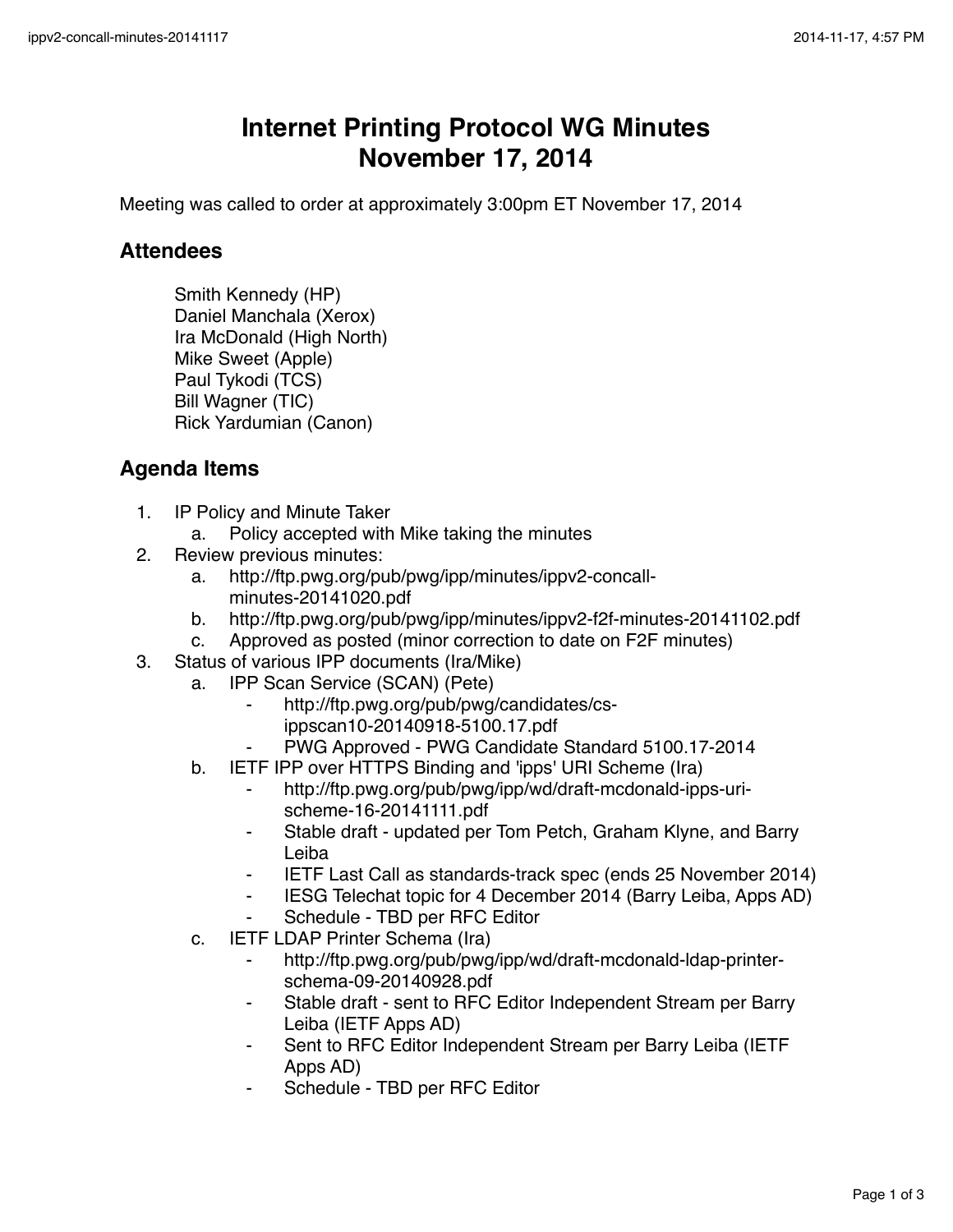- d. IPP Everywhere Printer Self-Certification (SELFCERT) (Mike)
	- ⁃ http://ftp.pwg.org/pub/pwg/ipp/wd/wd-ippeveselfcert10-20140826 rev.pdf
	- Prototype draft waiting for prototype and beta test reports
	- ⁃ Reviewed by IPP WG on 08/25
	- Beta tools released on 08/28 (OS X/Linux) and 09/02 (Windows)
	- ⁃ Schedule PWG Last Call Q1 2015
- 4. Registration of enum values
	- a. Mike to setup web pages for vendors to request blocks of vendor enums, status codes, and value tag values
	- b. WG to avoid defining new enum attributes
- 5. Review of IPP Shared Infrastructure Extensions (INFRA) (Mike)
	- a. http://ftp.pwg.org/pub/pwg/ipp/wd/wd-ippinfra10-20141105-rev.pdf
	- b. Stable draft prototype report at PWG F2F in November
	- c. Reviewed at PWG F2F in November
	- d. 4.1.9, line 843: IPP Printer URI (add printer)
	- e. 5.1.1: Make it clear that proxy must not send for successful-ok because enum values of 0 are not valid.
	- f. 5.3.1: Same as 5.1.1
	- g. Fetch-Document make it clear that "document-uri" refers to the referenced document data, not the document object
	- h. 7.1.3: Make it clear you don't sent it unless there is an error to report
	- i. Do we need OAuth authorization scopes (oauth-authorization-scopes)? Mike to ask IPP WG list/Conexant
	- j. 11.x: Fix section 0's
	- k. printer-static-resource-directory-uri SHOULD/MUST have prefix /ipp/ resource?
		- ⁃ Leave it in for the WG Last Call
	- l. printer-static-resource-supported -> printer-static-resource-k-octetssupported
	- m. printer-static-resource-ready -> printer-static-resource-k-octets-free
	- n. Action: Mike to post updated stable draft of INFRA and start WG Last Call ending Dec 5th
- 6. Review of IPP Finishings/2.0 (Mike)
	- a. http://ftp.pwg.org/pub/pwg/ipp/wd/wd-ippfinishings20-20141112-rev.pdf
	- b. Stable draft prototype report on 06/19
	- c. PWG Last Call (ended 09/12/14) quorum achieved 80+ comments
	- d. Reviewed at PWG F2F in November
	- e. Section 3.4: item 3 fix spelling of reference, semicolons at end of each
	- f. Section 3.5: semicolons instead of commas
	- g. Section 6.9: Move note up to beginning of section.
	- h. Add normative reference to 5108.07 (PJT)
	- i. Action: Mike to post updated stable draft of FIN and start PWG Formal Vote ending Dec 19th
- 7. Review of IPP Implementor's Guide v2.0 (IG) (Smith)
	- a. http://ftp.pwg.org/pub/pwg/ipp/wd/wd-ig-20141113-rev.pdf
	- b. Prototoype draft waiting for prototype reports